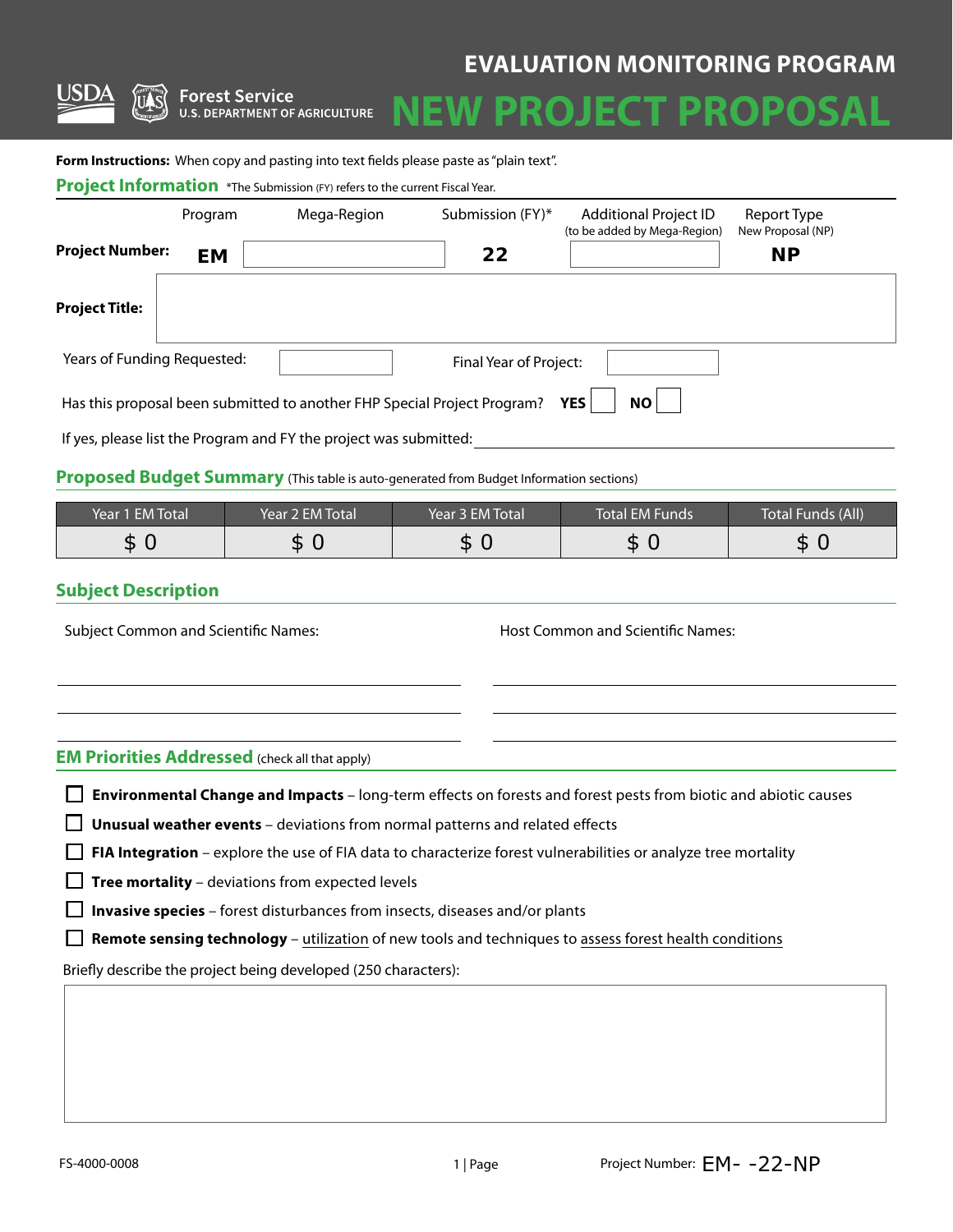Background - Give a brief description of the Project including scientific framework and management implications (750 chars)

Methods - Give a brief description of methods including data availability (1500 chars)

Keywords (300 chars):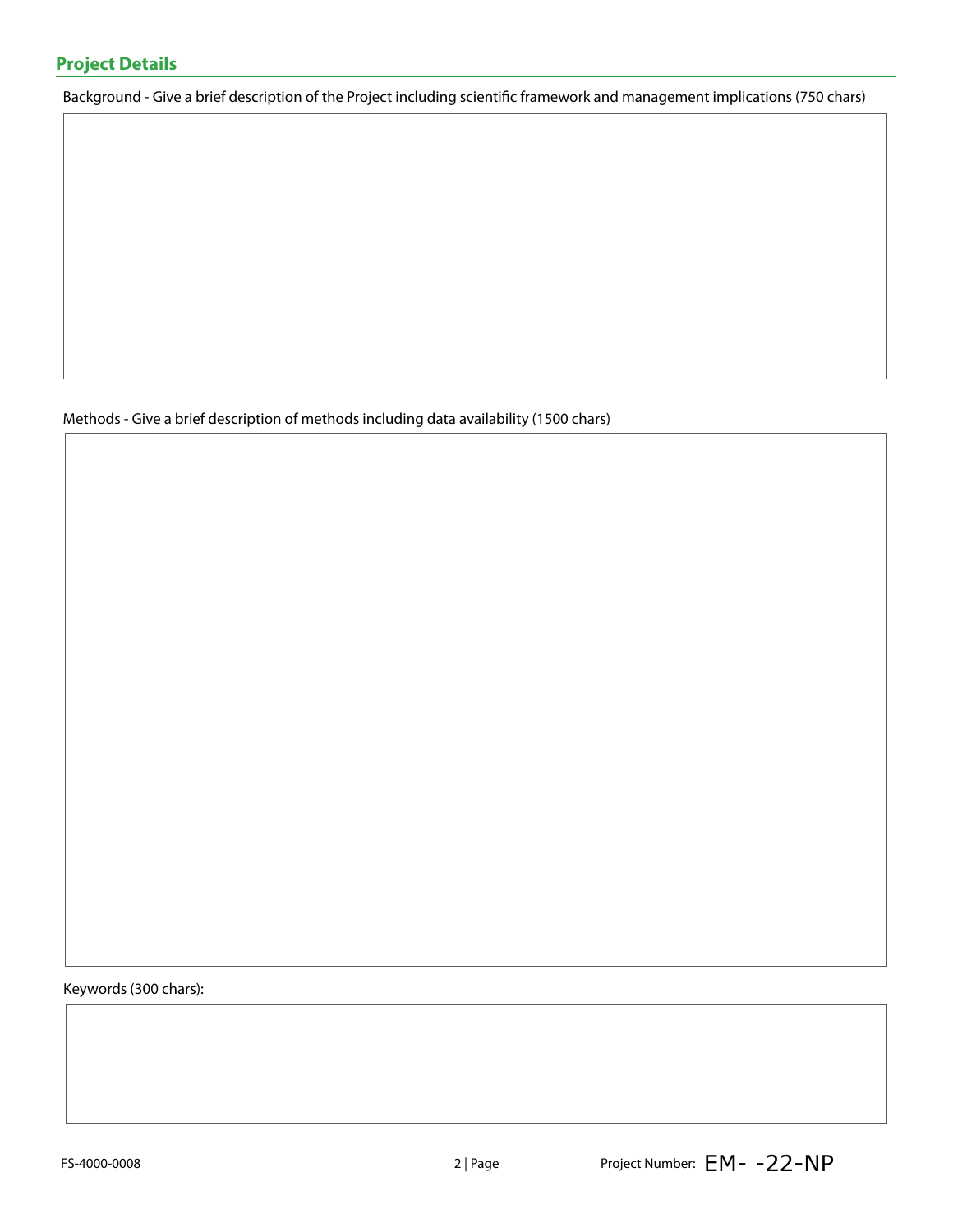#### Schedule of Activities - Listing of major events and timeline (750 chars)

Describe stakeholder involvement in this project - (e.g. How involved are managers and/or Forest Health Protection partners involved in this project?) (750 chars)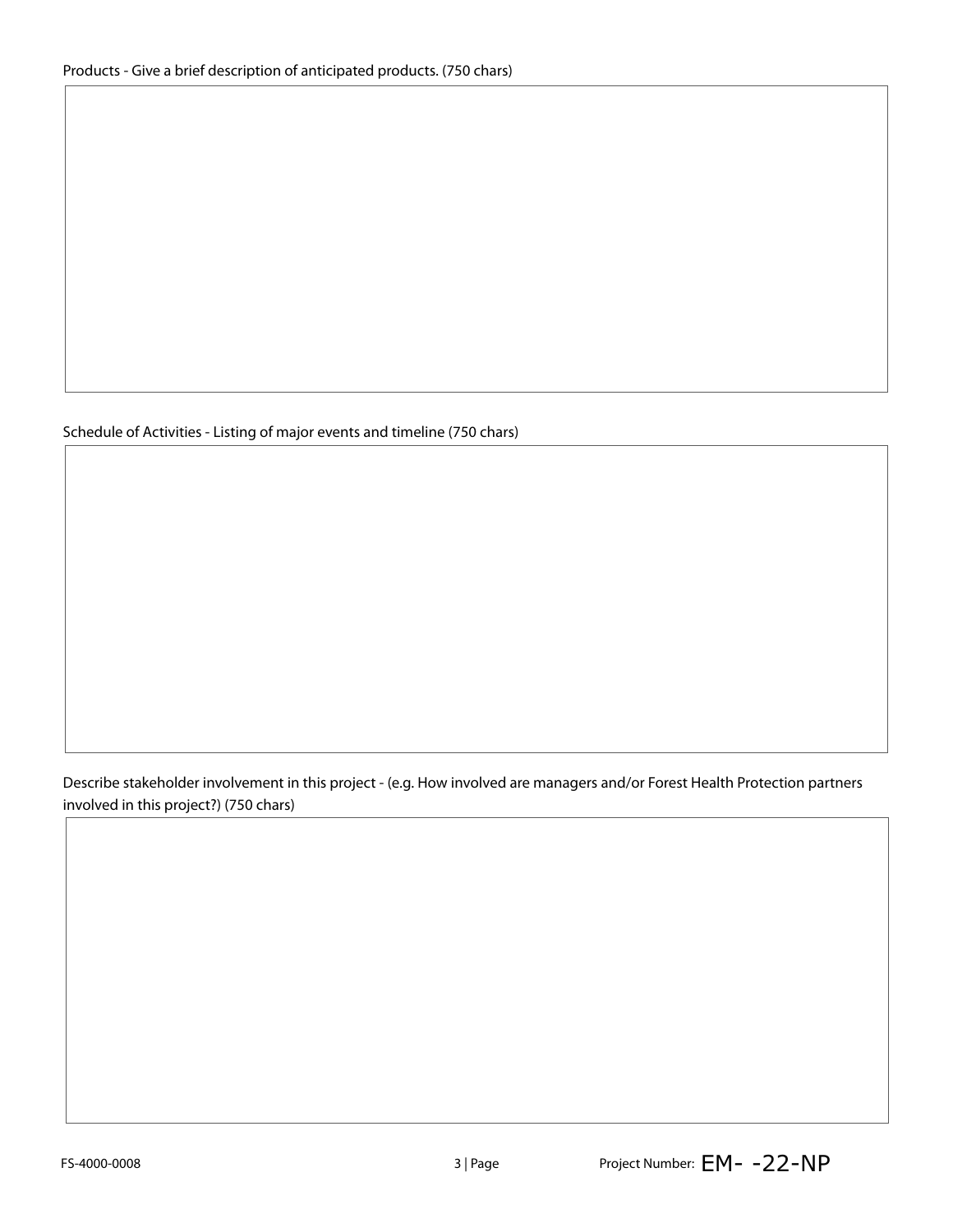Please describe how this project addresses each of the following Evaluation Monitoring selection criteria:

a. Linkage to Forest Health Monitoring Program (How does this project build on previous FHM work or products?) (500 chars)

b. Significance/Impact of forest health issue (How does this project fit in to the Forest Health agenda?) (500 chars)

c. Scientific basis (How is this project supported by theory and practice?) (500 chars)

d. Priority issue (What is the importance for managers and the general public?) (500 chars)

e. Cost/economic efficiancy (Describe how the cost of the project is balanced by the returns.) (500 chars)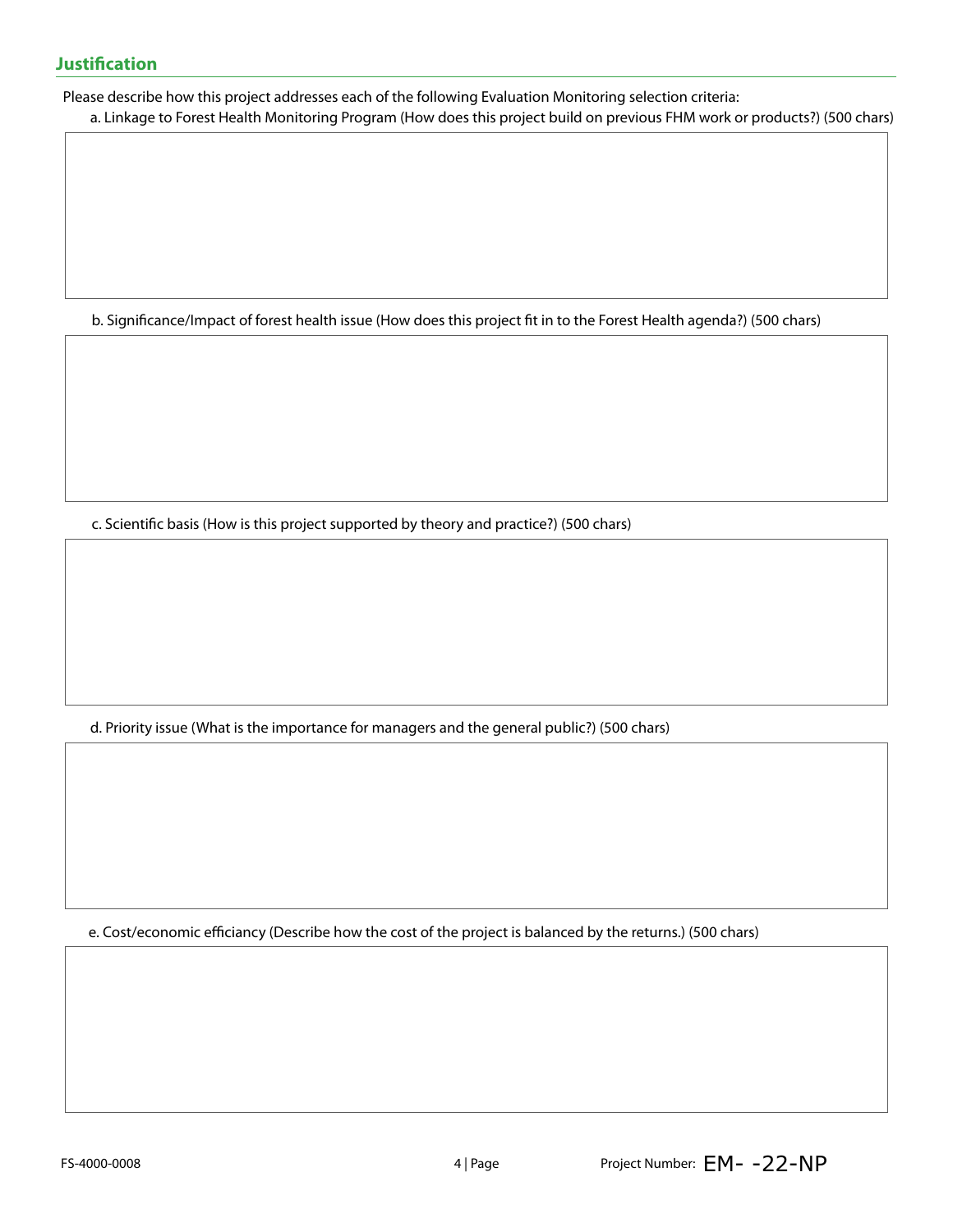#### Year 1 Budget Information (For a summary of total project costs, see page 1)

| <b>Budget Type</b>    | <b>Budget</b>                     | Requested EM<br>Funding | Non-Federal Match** | Leveraged Funds*** | <b>Match Source</b> | Leveraged Source |
|-----------------------|-----------------------------------|-------------------------|---------------------|--------------------|---------------------|------------------|
| <b>ADMINISTRATION</b> | Salary                            |                         |                     |                    |                     |                  |
|                       | <b>Travel for Data Collection</b> |                         |                     |                    |                     |                  |
|                       | Travel to Meetings*               |                         |                     |                    |                     |                  |
|                       | Travel for Other                  |                         |                     |                    |                     |                  |
| PROCUREMENT           | Contracting                       |                         |                     |                    |                     |                  |
|                       | Equipment                         |                         |                     |                    |                     |                  |
|                       | Supplies                          |                         |                     |                    |                     |                  |
| <b>INDIRECT</b>       | Overhead                          |                         |                     |                    |                     |                  |
|                       | Other                             |                         |                     |                    |                     |                  |
|                       | SUBTOTAL $\vert \$ 0 \vert$       |                         | \$0                 | \$0                |                     |                  |

Overhead Rate % (Describe in Notes):  $\vert$  (Secretary 2011) 7 | Year 1 Total:

\$ 0

Year 1 Notes (1000 chars):

Fiscal Year (FY):

\* Funds allocated for "Travel to Meetings" in year 1 will only be approved for proposals requesting a single year of funding.

\*\* Non-Federal Matching (cost sharing) funds are raised from outside sources to increase the level of support provided by the Federal Government. This includes both cash and in-kind contributions.

\*\*\* Leveraged Funds are raised from outside sources to increase the level of support provided by the Federal Government (including cash and in-kind contributions) beyond the non-Federal matching requirements.

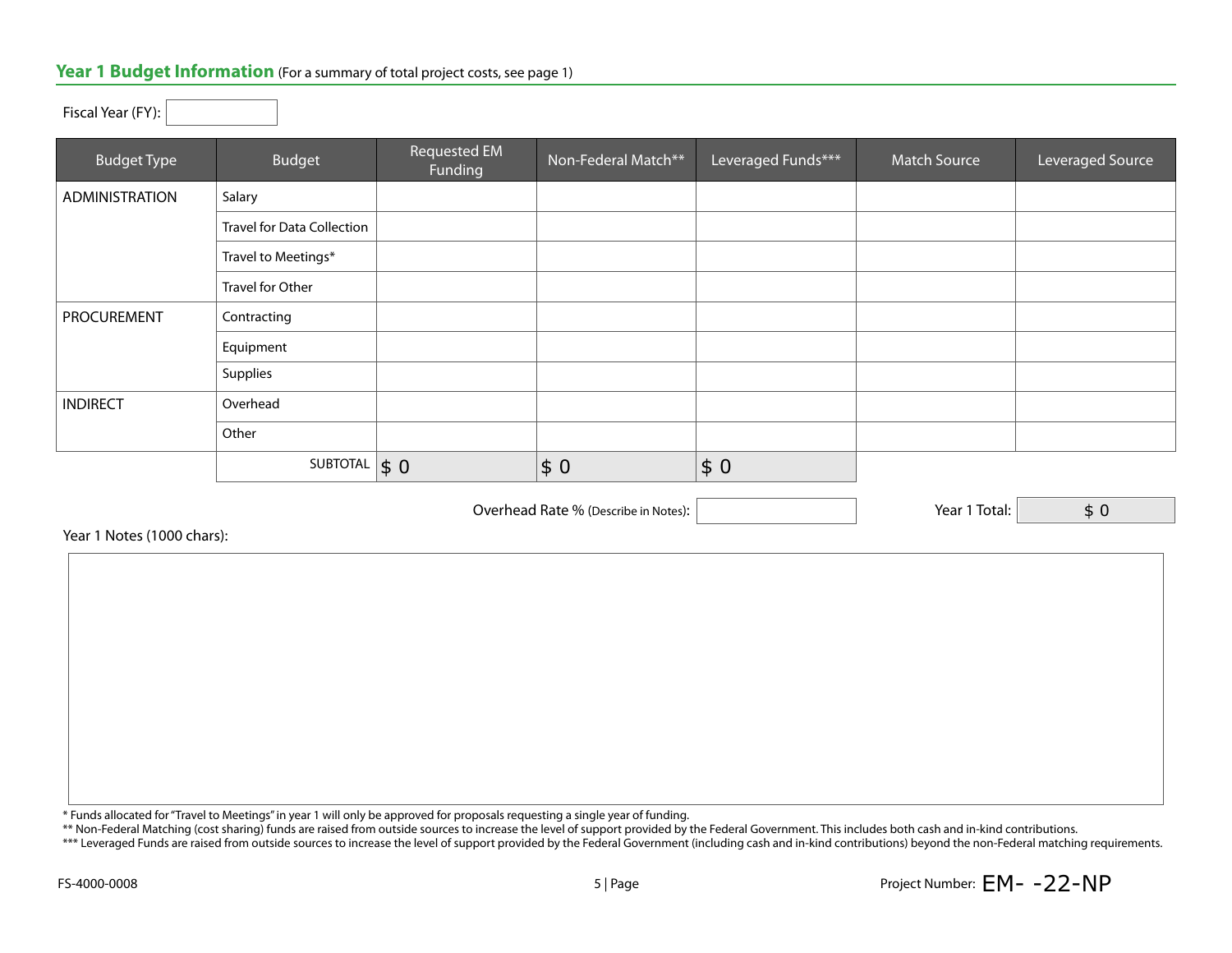# **Year 2 Budget Information** (For a summary of total project costs, see page 1)

Fiscal Year (FY):

| <b>Budget Type</b> | Budget                            | Requested EM<br>Funding | Non-Federal Match | Leveraged Funds | <b>Match Source</b> | Leveraged Source |
|--------------------|-----------------------------------|-------------------------|-------------------|-----------------|---------------------|------------------|
| ADMINISTRATION     | Salary                            |                         |                   |                 |                     |                  |
|                    | <b>Travel for Data Collection</b> |                         |                   |                 |                     |                  |
|                    | <b>Travel to Meetings</b>         |                         |                   |                 |                     |                  |
|                    | Travel for Other                  |                         |                   |                 |                     |                  |
| <b>PROCUREMENT</b> | Contracting                       |                         |                   |                 |                     |                  |
|                    | Equipment                         |                         |                   |                 |                     |                  |
|                    | Supplies                          |                         |                   |                 |                     |                  |
| <b>INDIRECT</b>    | Overhead                          |                         |                   |                 |                     |                  |
|                    | Other                             |                         |                   |                 |                     |                  |
|                    | SUBTOTAL                          | $\vert \xi \vert$       | \$0               | \$0             |                     |                  |

Overhead Rate %:  $\vert$  Year 2 Total:

| ear 2 Notes (1000 chars): |  |
|---------------------------|--|
|                           |  |
|                           |  |
|                           |  |
|                           |  |
|                           |  |
|                           |  |
|                           |  |
|                           |  |
|                           |  |
|                           |  |
|                           |  |
|                           |  |
|                           |  |

\$ 0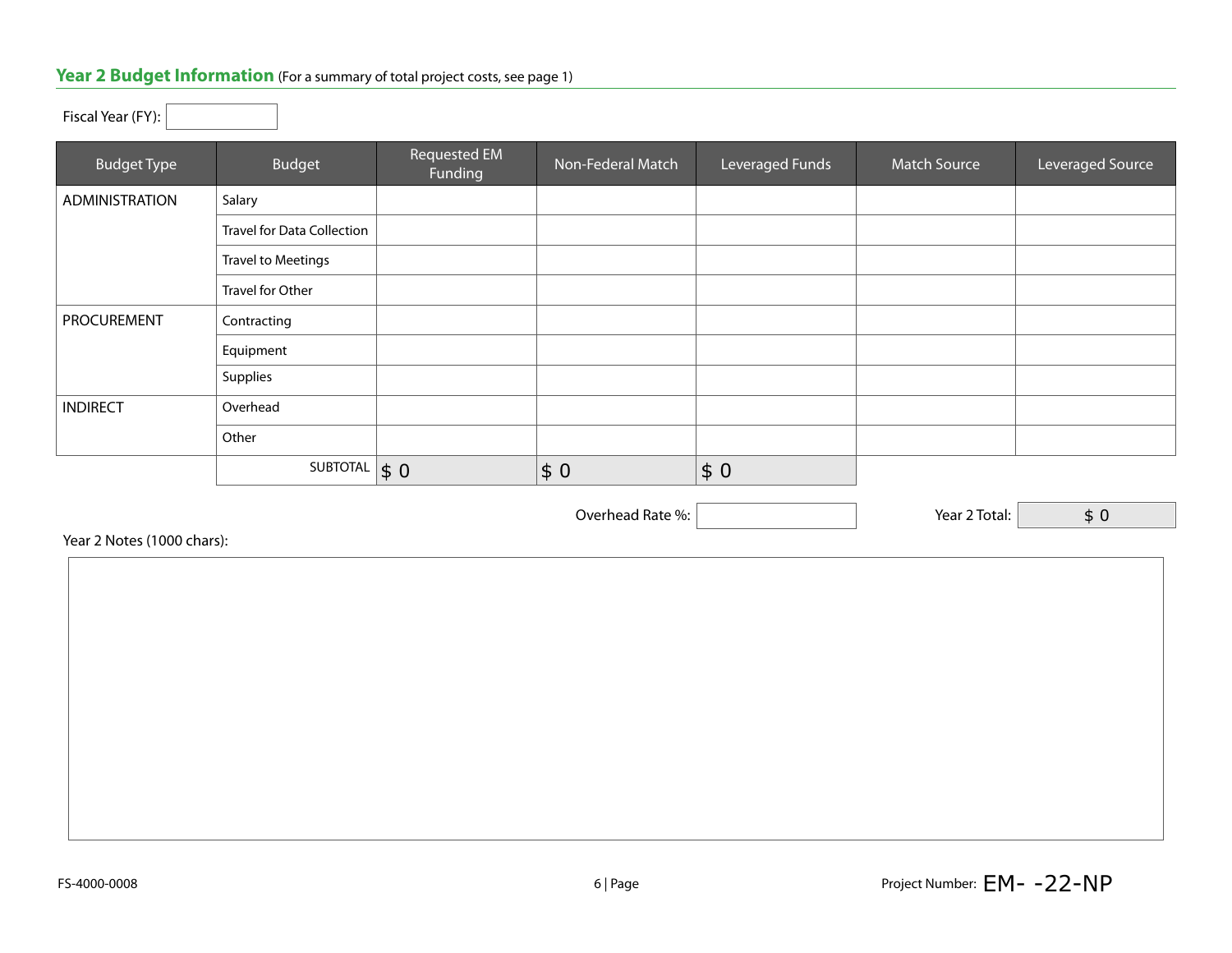## **Year 3 Budget Information** (For a summary of total project costs, see page 1)

| <b>Budget Type</b> | <b>Budget</b>                     | Requested EM<br>Funding | Non-Federal Match | Leveraged Funds | <b>Match Source</b> | Leveraged Source |
|--------------------|-----------------------------------|-------------------------|-------------------|-----------------|---------------------|------------------|
| ADMINISTRATION     | Salary                            |                         |                   |                 |                     |                  |
|                    | <b>Travel for Data Collection</b> |                         |                   |                 |                     |                  |
|                    | <b>Travel to Meetings</b>         |                         |                   |                 |                     |                  |
|                    | Travel for Other                  |                         |                   |                 |                     |                  |
| <b>PROCUREMENT</b> | Contracting                       |                         |                   |                 |                     |                  |
|                    | Equipment                         |                         |                   |                 |                     |                  |
|                    | Supplies                          |                         |                   |                 |                     |                  |
| <b>INDIRECT</b>    | Overhead                          |                         |                   |                 |                     |                  |
|                    | Other                             |                         |                   |                 |                     |                  |
|                    | SUBTOTAL                          | $\vert \$ 0$            | \$0               | \$0             |                     |                  |

Overhead Rate %: **We are 3 Total:** Year 3 Total:

Year 3 Notes (1000 chars):

\$ 0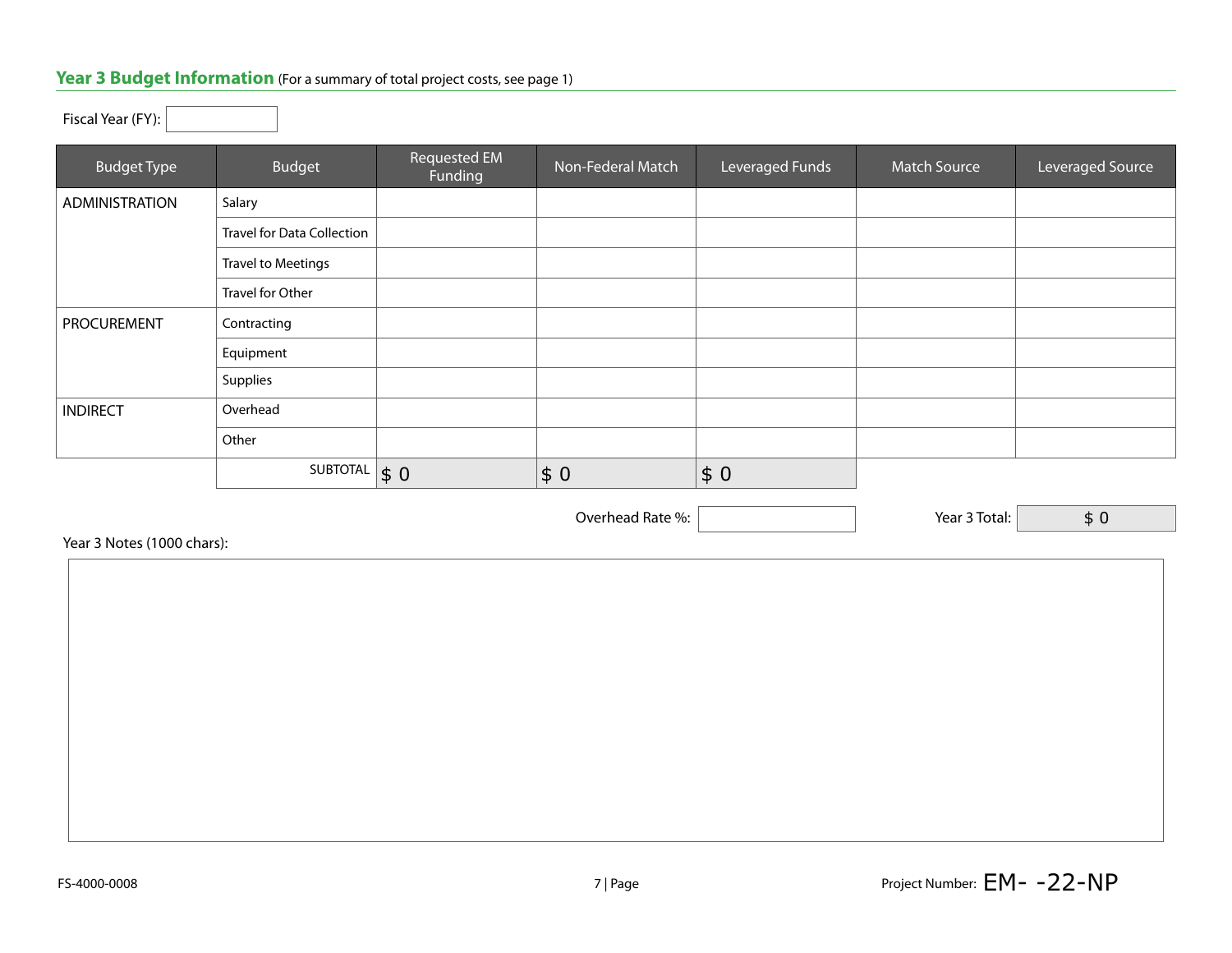### **FHP Sponsor**

| <b>Principal Investigators</b> |                         |
|--------------------------------|-------------------------|
|                                |                         |
|                                |                         |
|                                |                         |
|                                |                         |
|                                |                         |
|                                |                         |
|                                |                         |
|                                |                         |
|                                |                         |
|                                |                         |
|                                |                         |
|                                |                         |
| <b>Cooperators</b>             |                         |
|                                |                         |
|                                |                         |
|                                |                         |
|                                |                         |
|                                |                         |
|                                |                         |
|                                |                         |
|                                |                         |
|                                |                         |
|                                |                         |
|                                |                         |
|                                | Funding Coordinator: \[ |